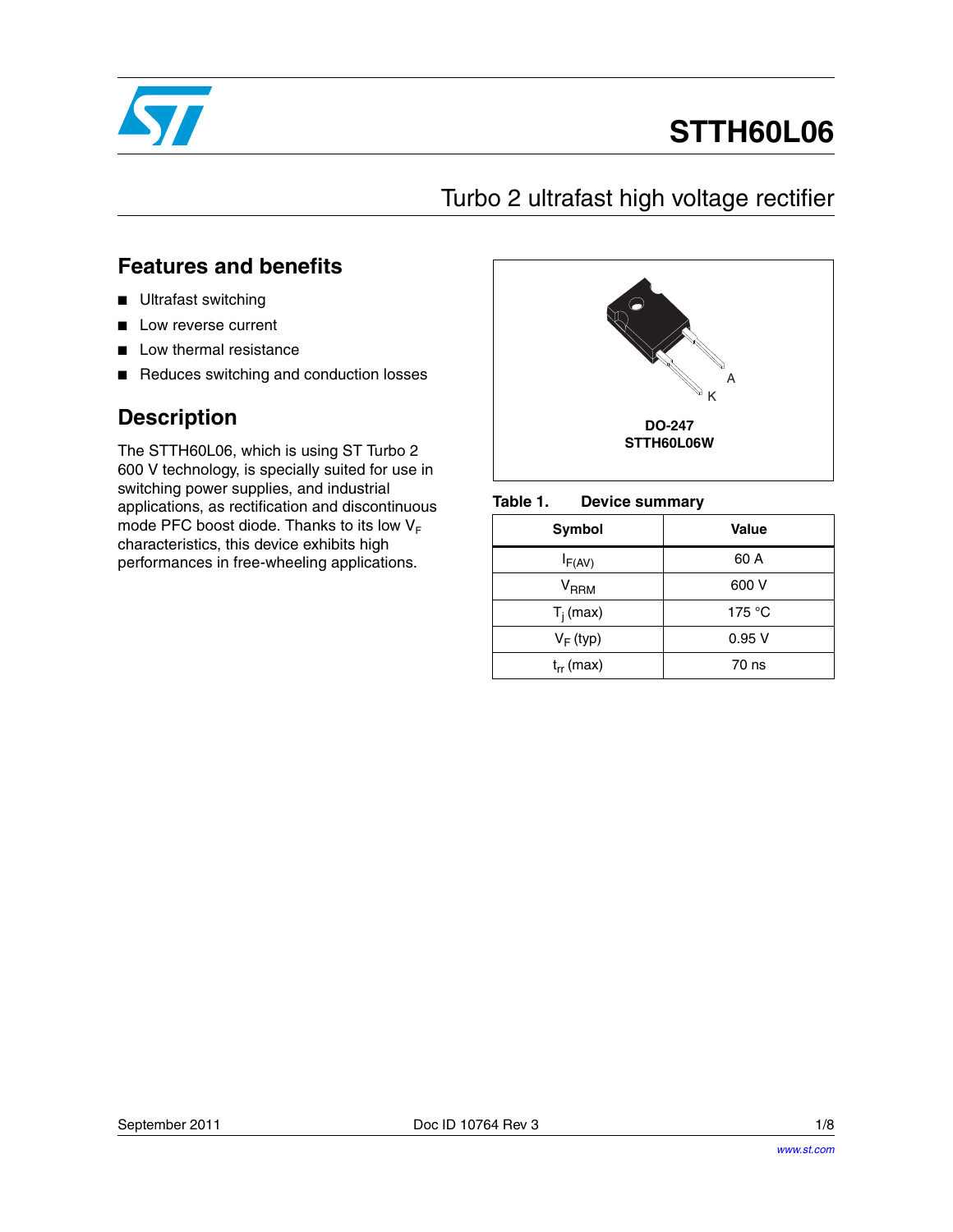## **1 Characteristics**

### Table 2. **Table 2. Absolute ratings (limiting values)**

| Symbol                    | <b>Parameter</b>                                                | Value           | Unit |   |  |
|---------------------------|-----------------------------------------------------------------|-----------------|------|---|--|
| <b>V<sub>RRM</sub></b>    | Repetitive peak reverse voltage                                 | 600             |      |   |  |
| F(RMS)                    | Forward rms current                                             |                 |      |   |  |
| IF(AV)                    | Average forward current<br>$\delta = 0.5$                       | $T_c = 110 °C$  | 60   | A |  |
| <b>IFSM</b>               | $tp$ = 10 ms sinusoidal<br>Surge non repetitive forward current | 600             | А    |   |  |
| $\mathsf{T}_{\text{stg}}$ | Storage temperature range                                       | $-65$ to $+175$ | °C   |   |  |
| т,                        | Maximum operating junction temperature                          | 175             | °C   |   |  |

### Table 3. **Thermal parameter**

| <b>Symbol</b> | <b>Parameter</b> | Value (max) | Unit          |
|---------------|------------------|-------------|---------------|
| $R_{th(i-c)}$ | Junction to case | 0.75        | $\degree$ C/W |

### Table 4. **Static electrical characteristics**

| Symbol               | <b>Parameter</b>     | <b>Test conditions</b> |                 | Min. | Typ. | Max. | Unit |
|----------------------|----------------------|------------------------|-----------------|------|------|------|------|
| $I_R$ <sup>(1)</sup> | Reverse leakage      | $T_i = 25 °C$          |                 |      |      | 50   | μA   |
|                      | current              | $T_i = 150 °C$         | $V_R = V_{RRM}$ |      | 160  | 1600 |      |
| $V_F^{(2)}$          | Forward voltage drop | $T_i = 25 °C$          | $I_F = 60 A$    |      |      | 1.55 |      |
|                      |                      | $T_i = 150 °C$         |                 |      | 0.95 | 1.2  |      |

1. Pulse test:  $t_p = 5$  ms,  $\delta < 2$  %

2. Pulse test:  $t_p = 380 \text{ }\mu\text{s}, \delta < 2 \text{ }\%$ 

To evaluate the maximum conduction losses use the following equation:  $P = 0.93 \times I_{F(AV)} + 0.0045 I_{F}^{2}$ (RMS)

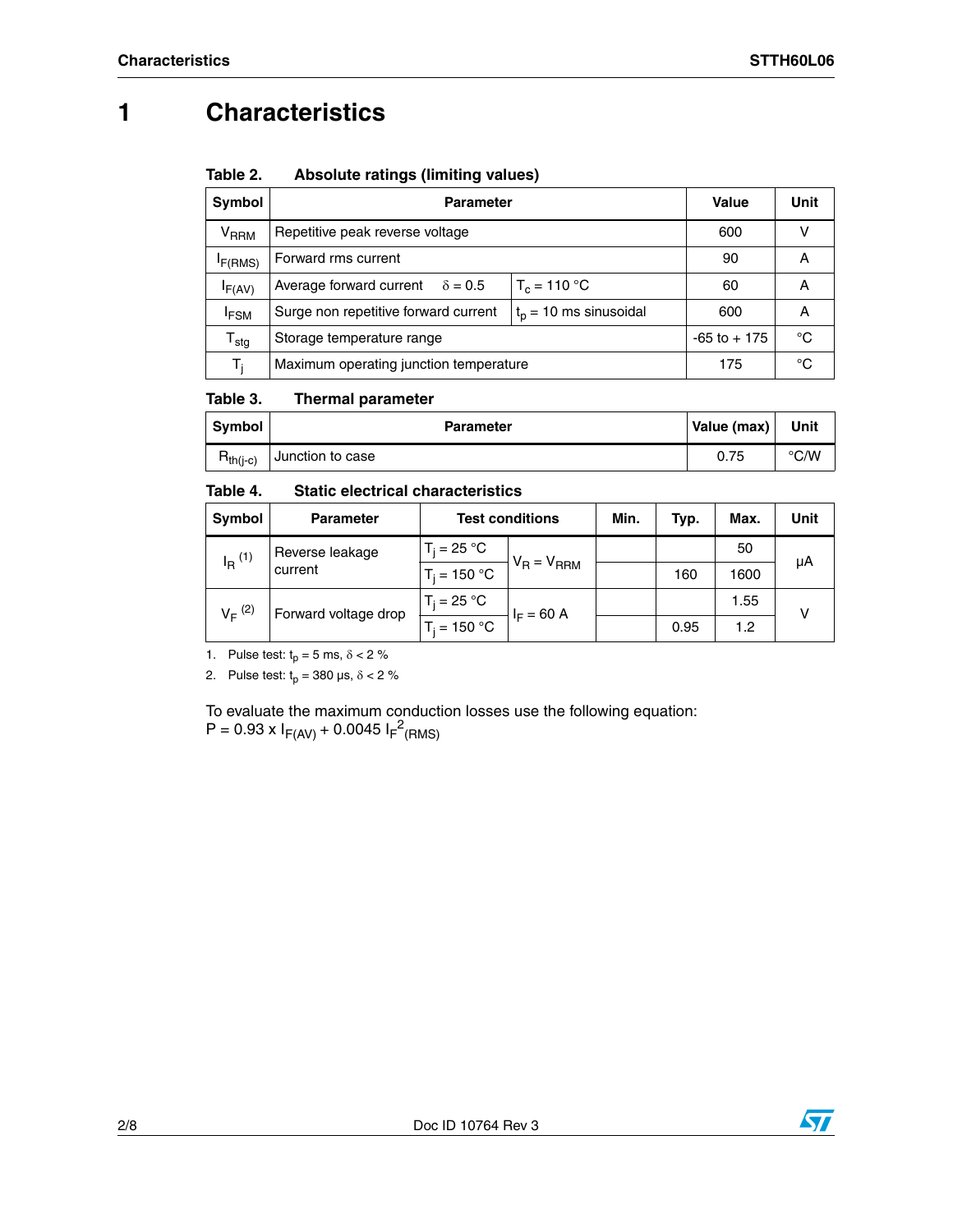| Symbol       | <b>Parameter</b>            |                | <b>Test conditions</b>                                                      | Min. | Typ. | Max. | Unit   |
|--------------|-----------------------------|----------------|-----------------------------------------------------------------------------|------|------|------|--------|
|              | Reverse                     | $T_i = 25 °C$  | $I_F = 0.5 A$ ,<br>$I_{rr} = 0.25 A$<br>$IB = 1$ A                          |      |      | 70   | ns     |
| $t_{rr}$     | recovery time               |                | $I_F = 1$ A,<br>$dl_F/dt = 50$ A/ $\mu$ s<br>$V_B = 30 V$                   |      | 75   | 105  |        |
| $I_{\rm RM}$ | Reverse<br>recovery current | $T_i = 125 °C$ | $I_F = 60 A$ ,<br>$V_{\rm B} = 400 V$<br>$dl_F/dt = 100$ A/ $\mu$ s         |      | 14   | 19   | A      |
| tfr          | Forward recovery<br>time    | $T_i = 25 °C$  | $I_F = 60 A$ ,<br>$dl_F/dt = 200$ A/µs<br>$V_{FR}$ = 1.1 x $V_{Fmax}$       |      |      | 500  | ns     |
| $V_{FP}$     | Forward recovery<br>voltage | $T_i = 25 °C$  | $I_F = 60 A$ ,<br>$dl_F/dt = 200$ A/ $\mu s$<br>$V_{FR}$ = 1.1 x $V_{Fmax}$ |      | 3    |      | $\vee$ |

Table 5. **Dynamic electrical characteristics** 

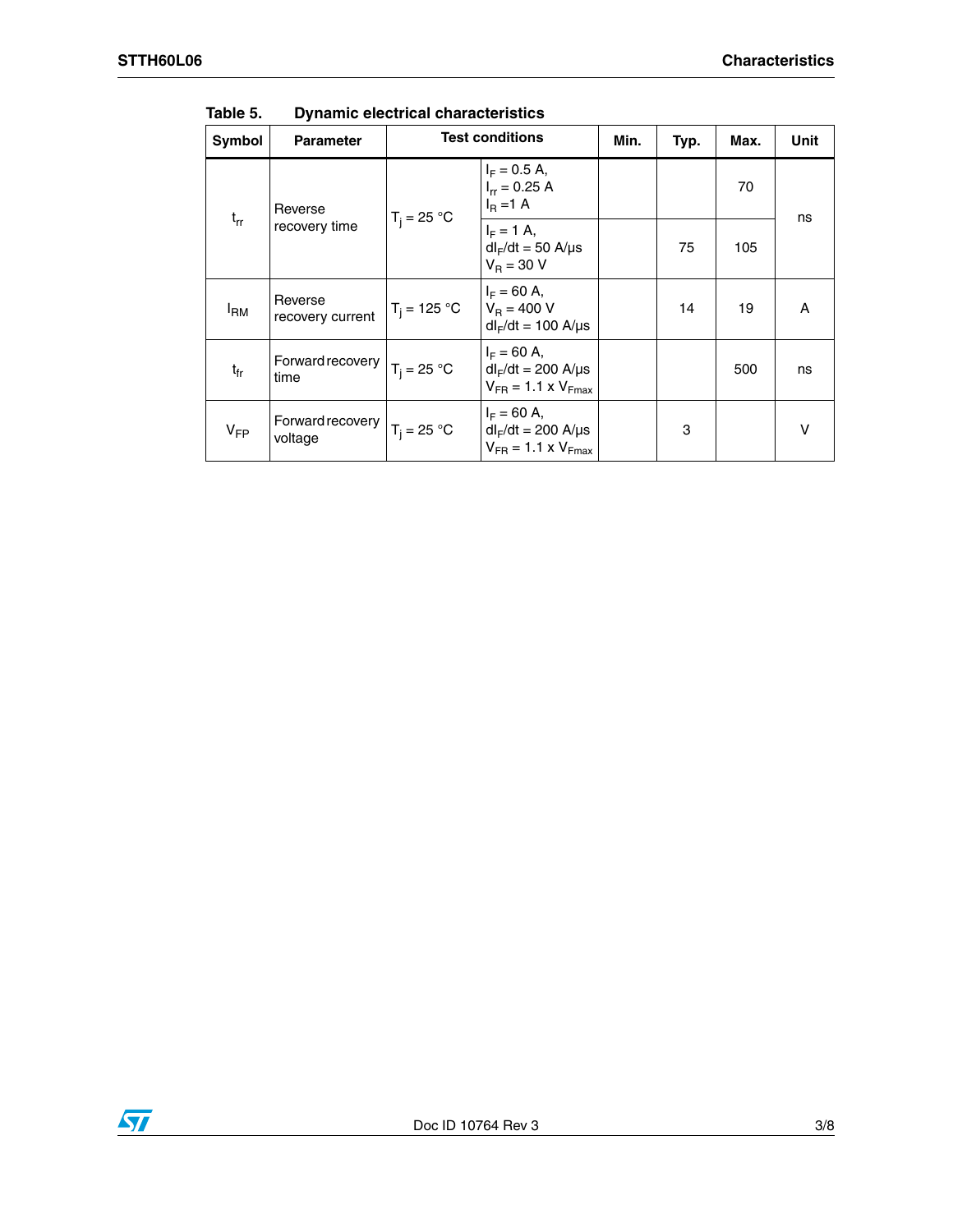### **Figure 1. Conduction losses versus average forward current**







**Figure 4. Peak reverse recovery current**  versus dl<sub>F</sub>/dt (typical values)



 **Figure 5. Reverse recovery time versus dIF/dt (typical values)**

**Reverse recovery charges versus dIF/dt (typical values)**



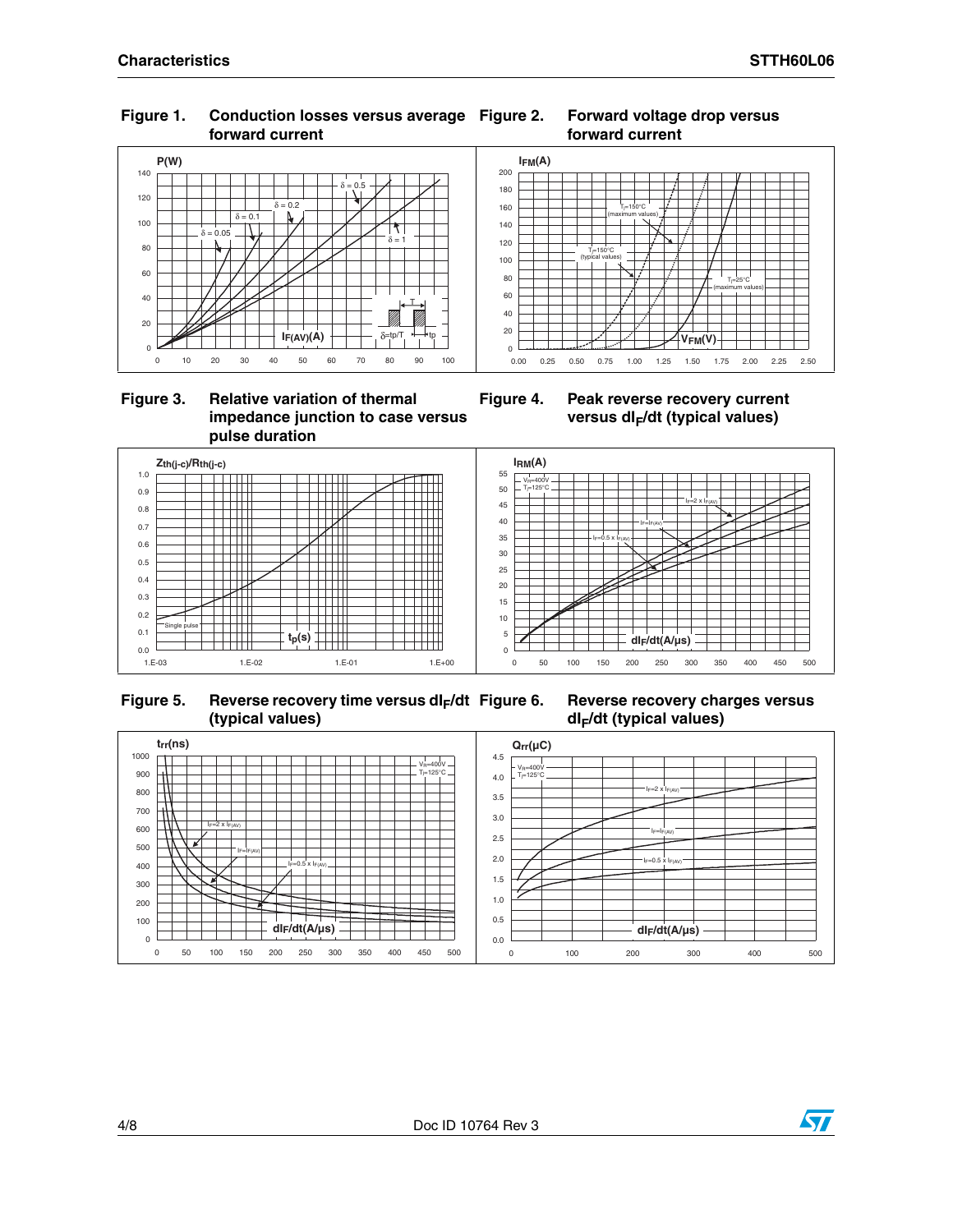### **Figure 7. Reverse recovery softness factor**  versus dl<sub>E</sub>/dt (typical values)



### **Figure 9. Transient peak forward voltage**  versus dl<sub>F</sub>/dt (typical values)



**Figure 8. Relative variations of dynamic** 

**parameters versus junction** 







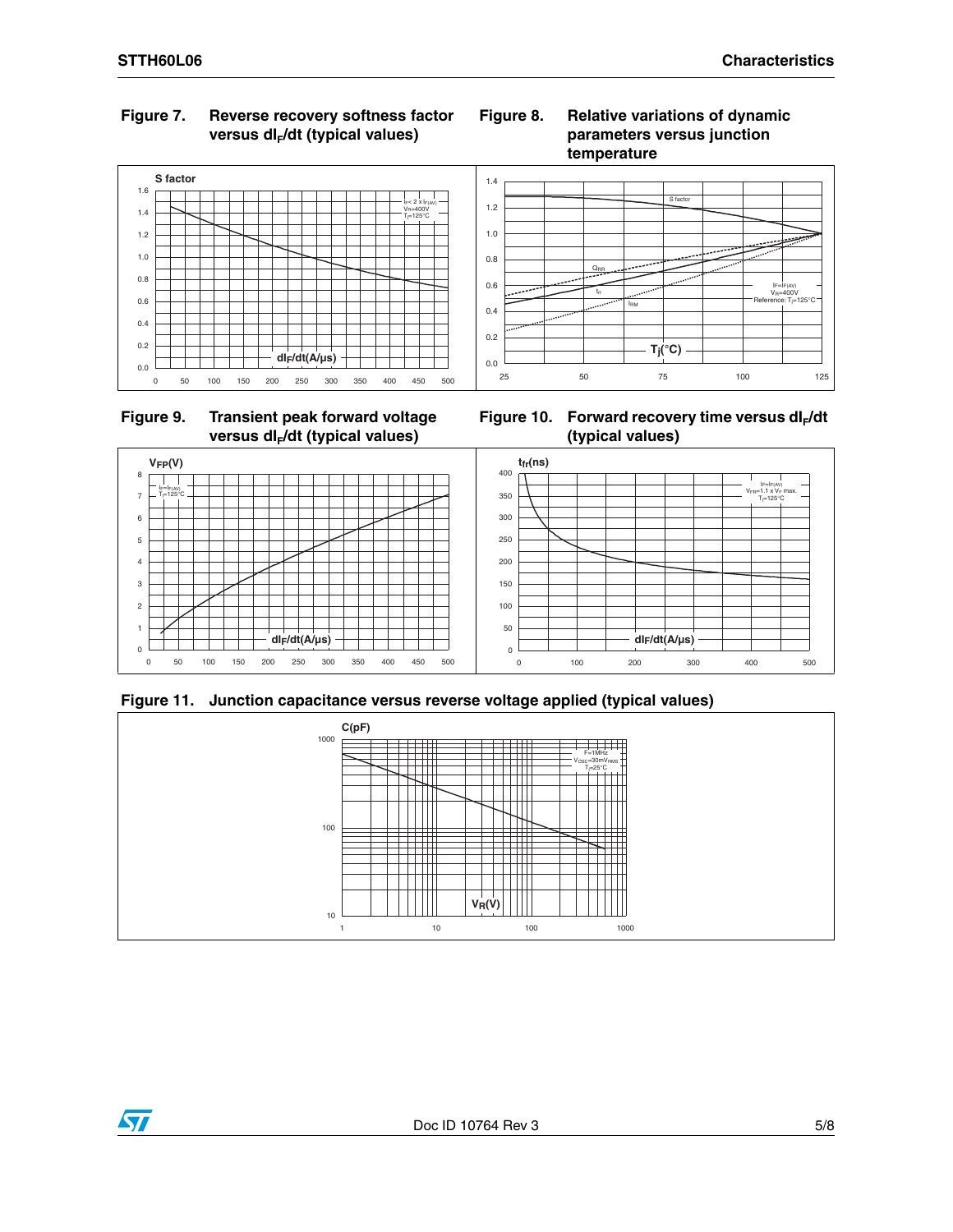## **2 Package information**

- Epoxy meets UL94, V0
- Cooling method: by conduction (C)
- Recommended torque value: 0.55 to 1.0 N·m

In order to meet environmental requirements, ST offers these devic[es in differen](http://www.st.com)t grades of ECOPACK® packages, depending on their level of environmental compliance. ECOPACK® specifications, grade definitions and product status are available at: **www.st.com**. ECOPACK® is an ST trademark.

**Table 6. DO247 dimensions**

|                                           |                | <b>Dimensions</b> |                    |       |               |            |       |
|-------------------------------------------|----------------|-------------------|--------------------|-------|---------------|------------|-------|
|                                           | Ref.           |                   | <b>Millimeters</b> |       | <b>Inches</b> |            |       |
|                                           |                | Min.              | Typ.               | Max.  | Min.          | Typ.       | Max.  |
|                                           | Α              | 4.85              |                    | 5.15  | 0.191         |            | 0.203 |
|                                           | D              | 2.20              |                    | 2.60  | 0.086         |            | 0.102 |
| ட்<br>$Dia$                               | E              | 0.40              |                    | 0.80  | 0.015         |            | 0.031 |
| $\mathsf{v}\downarrow$                    | F              | 1.00              |                    | 1.40  | 0.039         |            | 0.055 |
|                                           | F <sub>2</sub> |                   | 2.00               |       |               | 0.078      |       |
| H                                         | F <sub>3</sub> | 2.00              |                    | 2.40  | 0.078         |            | 0.094 |
| L5<br>$\ddot{\Phi}$<br>क़                 | G              |                   | 10.90              |       |               | 0.429      |       |
| $\sim$                                    | H              | 15.45             |                    | 15.75 | 0.608         |            | 0.620 |
| L                                         | L              | 19.85             |                    | 20.15 | 0.781         |            | 0.793 |
| L2<br>L4                                  | L1             | 3.70              |                    | 4.30  | 0.145         |            | 0.169 |
| Tূ∟1 ∫<br>E2<br>F3                        | L2             |                   | 18.50              |       |               | 0.728      |       |
| L <sub>3</sub><br>→′D <sup>′4</sup><br>V2 | L <sub>3</sub> | 14.20             |                    | 14.80 | 0.559         |            | 0.582 |
| F                                         | L4             |                   | 34.60              |       |               | 1.362      |       |
| Е<br>M<br>Ġ                               | L <sub>5</sub> |                   | 5.50               |       |               | 0.216      |       |
|                                           | М              | 2.00              |                    | 3.00  | 0.078         |            | 0.118 |
|                                           | V              |                   | $5^{\circ}$        |       |               | $5^\circ$  |       |
|                                           | V <sub>2</sub> |                   | $60^\circ$         |       |               | $60^\circ$ |       |
|                                           | Dia.           | $3.55\,$          |                    | 3.65  | 0.139         |            | 0.143 |

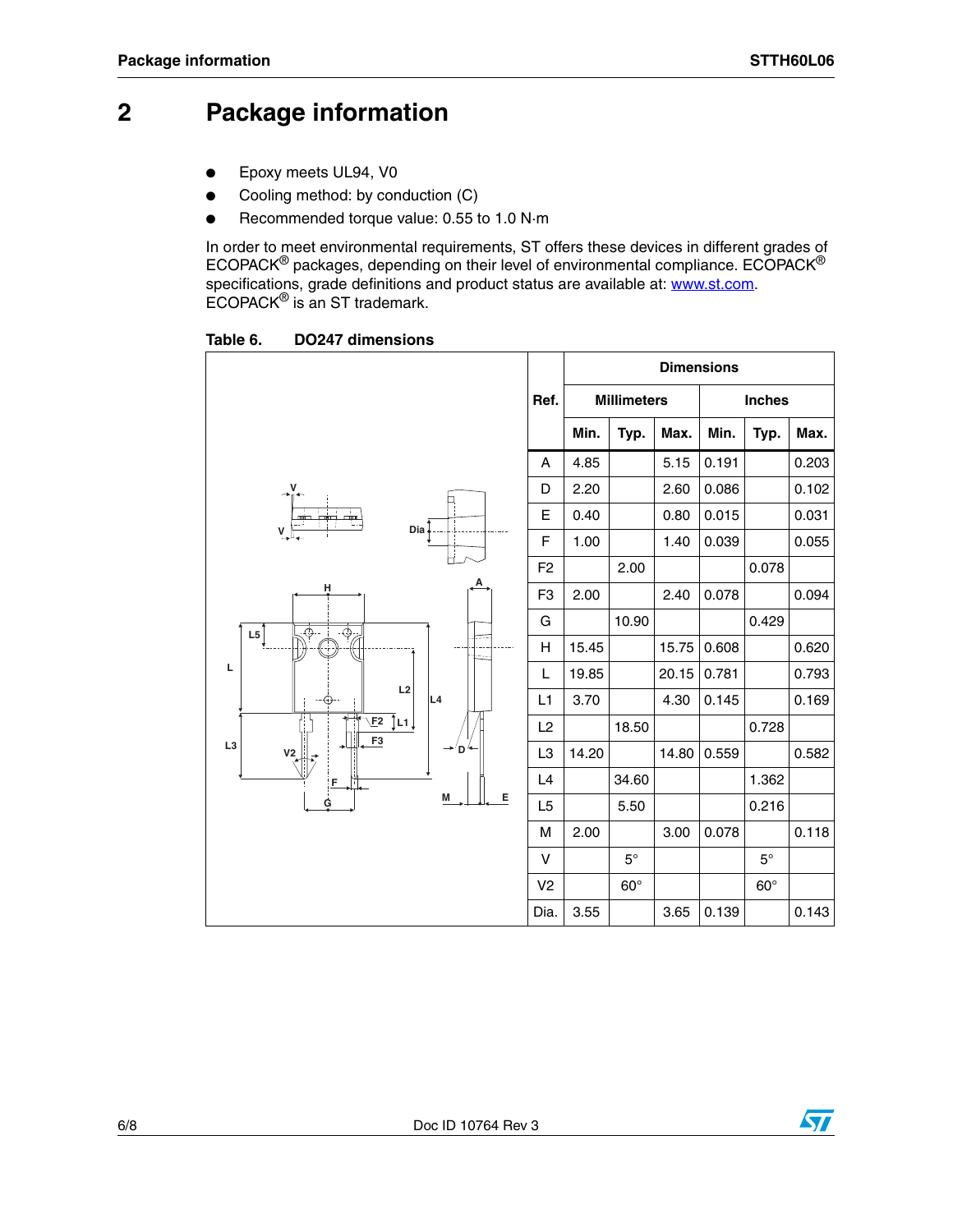## **3 Ordering information**

### Table 7. **Ordering information**

| Order code | <b>Marking</b> | Package | Weight | <b>Base atv</b> | Delivery mode |
|------------|----------------|---------|--------|-----------------|---------------|
| STTH60L06W | STTH60L06W     | DO-247  | 4.40 g | 30              | Tube          |

## **4 Revision history**

#### Table 8. **Document revision history**

| Date        | <b>Revision</b> | <b>Changes</b>                                                                              |
|-------------|-----------------|---------------------------------------------------------------------------------------------|
| 07-Sep-2004 |                 | First issue                                                                                 |
| 10-Sep-2004 | 2               | Junction to case value (Thermal parameter on page 2) changed from<br>0.70 °C/W to 0.75 °C/W |
| 07-Sep-2011 | 3               | Updated $I_{FSM}$ from 400 A to 600 A.                                                      |